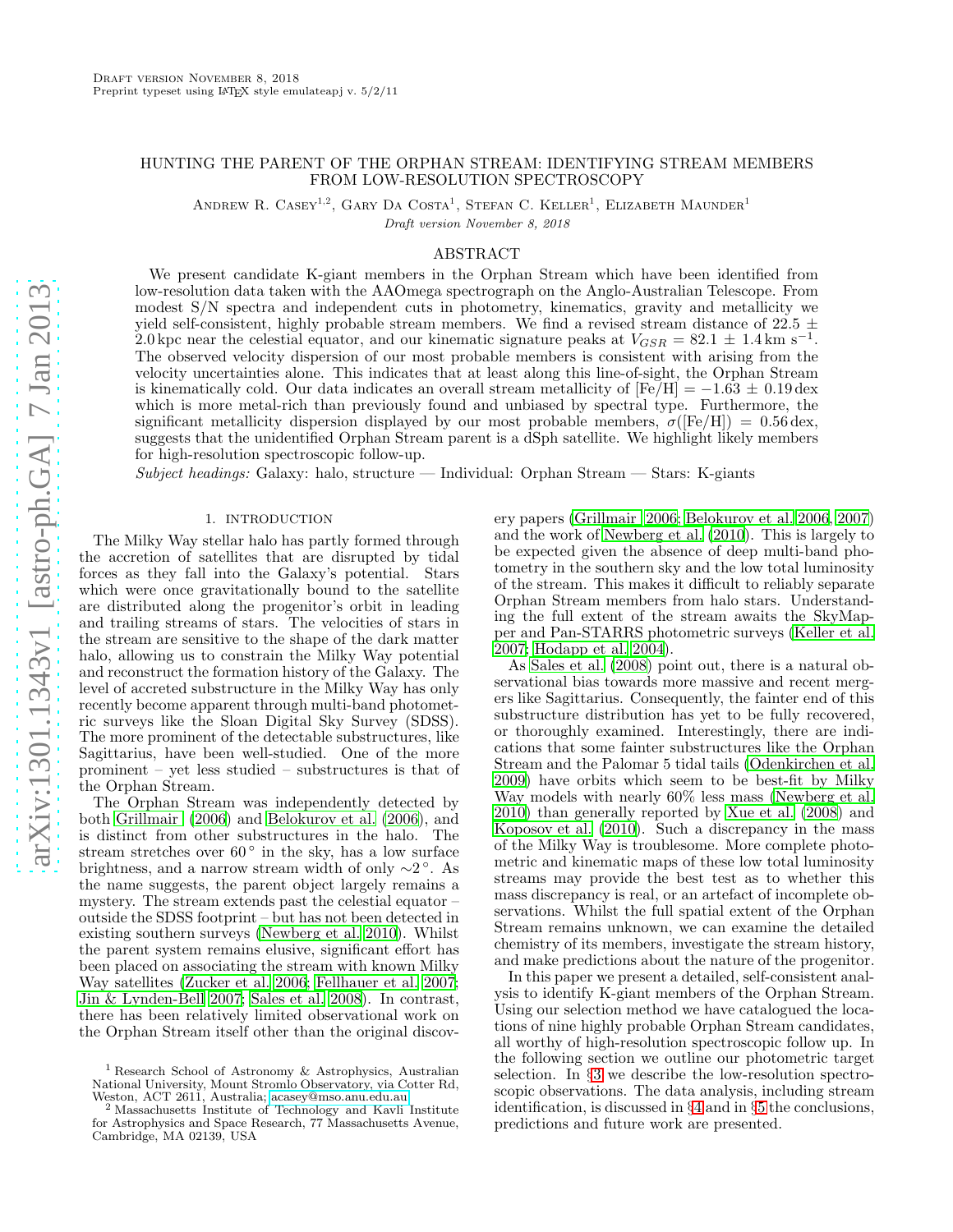### 2. TARGET SELECTION

<span id="page-1-5"></span>We have targeted K-giant members of the Orphan Stream in order to investigate their detailed chemistry. Because K-giants are difficult to unambiguously detect from photometry alone, low-resolution spectroscopy is required to estimate stellar parameters and determine radial velocities. The Orphan Stream has an extremely low spatial over-density, which makes it difficult to separate stream members from halo stars. However, there is a well described distance gradient along the stream [\(Belokurov et al. 2007;](#page-5-7) [Newberg et al. 2010](#page-5-2)) which provides an indication on where we should focus our spectroscopic efforts.

The Orphan Stream is closest to us in two locations on the edge of the SDSS footprint: at the celestial equator [\(Belokurov et al. 2007\)](#page-5-7), and along outrigger SEGUE Stripe 1540 [\(Newberg et al. 2010\)](#page-5-2). These two locations are unequivocally the best place to recover bright stream members. We have targeted two fields centered on  $(\alpha, \delta) = (10:48:15, 00:00:00)$  and  $(10:48:15, -02:30:00)$ , and employed a combination of colour cuts with the SDSS DR 7 [\(Abazajian et al. 2009\)](#page-5-13) data set in order to identify likely K-giants:

$$
0.6 < (g - i)_0 < 1.7 \tag{1}
$$

$$
-15(g-i)_0 + 27 < g_0 < -3.75(g-i)_0 + 22.5(2)
$$

$$
15 < i_0 < 18 \tag{3}
$$

Given our colour selection we expect to recover giants and contaminating dwarfs. Although the 2MASS JHK colours can help to separate dwarfs and giants, our target K-giants stars are too faint to be detected in the 2MASS catalogue.

### 3. OBSERVATIONS

<span id="page-1-0"></span>Observations took place on the Anglo-Australian Telescope using the AAOmega spectrograph in April 2009. AAOmega is a fibre-fed, dual beam multi-object spectrograph which is capable of simultaneously observing spectra of 392 (science and sky) targets across a 2<sup>°</sup> field of view. We used the 5700 Å dichroic in combination with the 1000I grating in the red arm, and the 580V grating in the blue arm. This provides a spectral coverage between  $800 \leq \lambda \leq 950 \,\mathrm{nm}$  in the red at  $\mathcal{R} \approx 4400$ , and between  $370 \leq \lambda \leq 580 \,\mathrm{nm}$  with a lower spectral resolution of  $\mathcal{R} \approx 1300$  in the blue.

The data were reduced using the standard 2DFDR reduction pipeline<sup>[3](#page-1-2)</sup>. After flat-fielding, throughput calibration for each fibre was achieved using the intensity of skylines in each fibre. The median flux of dedicated sky fibres was used for sky subtraction, and wavelength calibration was performed using ThAr arc lamp exposures taken between science frames. Three thirty minute science exposures were median-combined to assist with cosmic ray removal. The median S/N obtained in the red arm for our fields is modest at 35 per pixel, although this deteriorates quickly for our fainter targets. With the presence of strong Ca II triplet lines in the red arm we are able to ascertain reliable radial velocities and reasonable estimates on overall metallicity [\(Starkenburg et al. 2010,](#page-5-14) and references therein). Our spectral region also includes

gravity-sensitive magnesium lines:  $MgI$  at 8807 Å, and the Mg I b 3p-4s triplet lines at  $\sim$ 5178Å. As we demonstrate in the next section, these lines are sufficient to discriminate dwarfs from giants even with weak signal.

The blue and red arm spectra were normalised using a third order cubic spline after multiple iterations of outlier clipping. We used defined knot spacings of 20 nm in the red arm, and 5 nm in the blue arm in order to accommodate often poor S/N, and varying strengths of molecular band-heads.

#### 4. ANALYSIS & DISCUSSION

<span id="page-1-1"></span>We have employed a combination of separate criteria to identify likely Orphan Stream members: kinematics, a giant/dwarf indication from Mg I lines, and selecting stars with consistent metallicities derived from both isochrone fitting and the strength of the Ca II triplet lines. Each criteria is discussed here separately.

### 4.1. *Kinematics*

Radial velocities were measured by cross-correlating our normalised spectra against a K-giant synthetic template with a temperature of  $4500 \text{ K}$ ,  $\log g = 1.5$  and  $[M/H] = -1.5$  across the range 845  $\leq \lambda \leq 870$  nm. Heliocentric velocities were translated to the galactic rest frame by adopting the local standard of rest velocity as  $220 \text{ km s}^{-1}$  towards  $(l, b) = (53^{\circ}, 25^{\circ})$ [\(Kerr & Lynden-Bell 1986;](#page-5-15) [Mihalas & Binney 1981\)](#page-5-16)<sup>[4](#page-1-3)</sup>.

Figure [1](#page-1-4) shows a histogram of our galactocentric velocities, compared to the predicted smooth line-of-sight velocity distribution for this region from the Besançon model [\(Robin et al. 2003\)](#page-5-17). We have selected particles from the Besançon model using the same criteria outlined in §[2](#page-1-5) after employing the [Jordi et al. \(2006](#page-5-18)) colour transformations. It is clear that our target selection has yielded mostly nearby disk dwarf stars with  $V_{GSR} \approx$  $-120 \,\mathrm{km \ s^{-1}}$ .



<span id="page-1-4"></span>Fig. 1.— Galactocentric rest frame velocities for stars in both our observed fields (grey), and predicted Besançon velocities which have been scaled to match our observed sample size. The expected kinematic signature from Newberg et al.  $(2010)$  for the Orphan Stream is highlighted, as is our kinematic selection window (green).

<span id="page-1-3"></span><sup>4</sup> Where  $V_{GSR} = V_{HELIO} + 220 \sin l \cos l + 16.5 \times [\sin l \sin 25^{\circ} +$  $\cos b \cos 25^\circ \cos (l - 53^\circ)$ 

<span id="page-1-2"></span> $^3$ http://www.aao.gov.au/2df/aaomega/aaomega\_2dfdr.html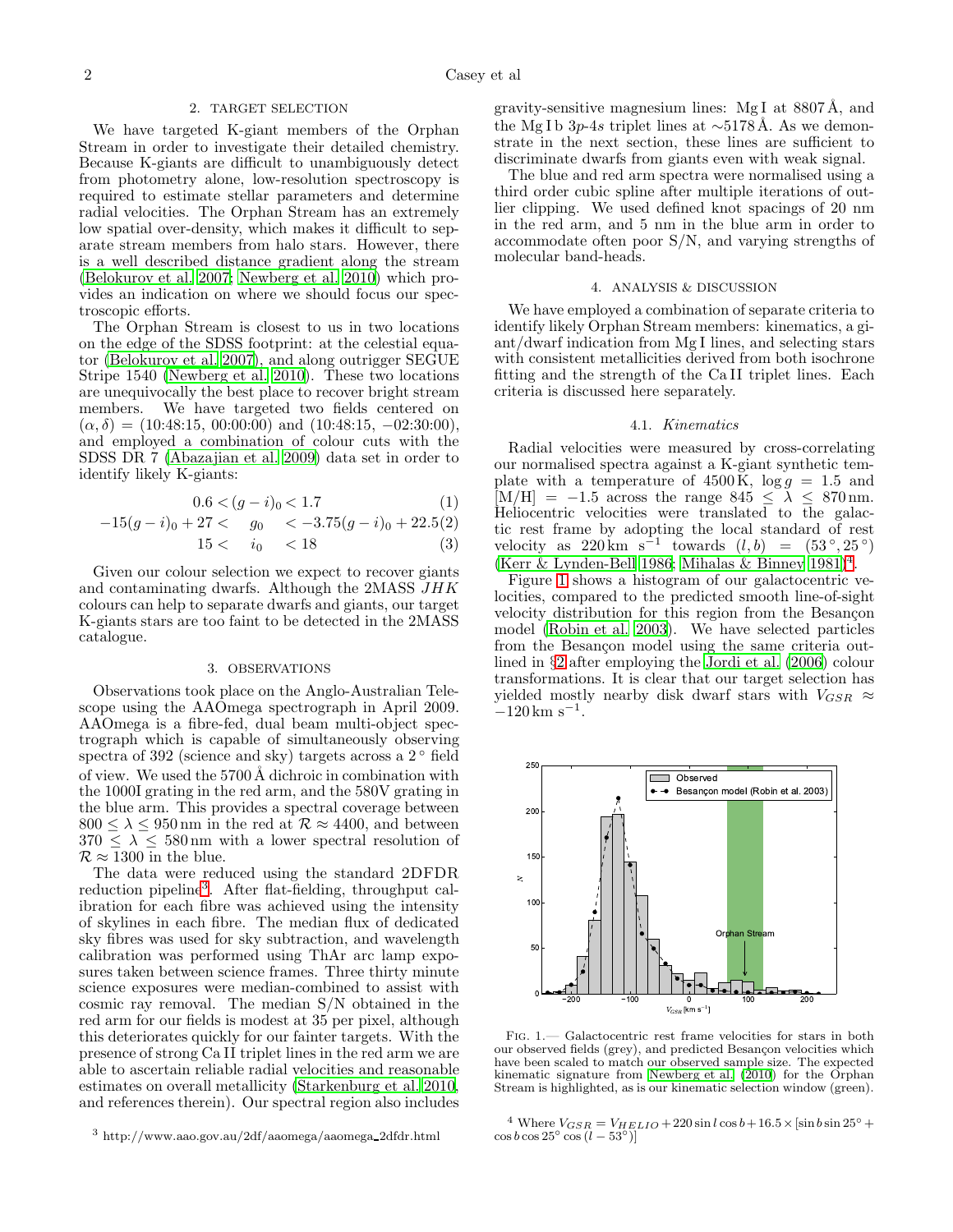In a nearby  $(\Delta \Lambda_{Orphan} \sim 4^{\circ})$  region of the stream, [Newberg et al. \(2010\)](#page-5-2) detected the Orphan Stream with a  $V_{GSR}$  = 101.4 km s<sup>-1</sup> from BHB stars. Differences in accounting for the local standard of rest between this work and [Newberg et al. \(2010\)](#page-5-2) means that this corresponds to approximately  $95 \text{ km/s}^{-1}$  on our  $V_{GSR}$  scale. This is discussed further in §[4.5.](#page-3-0) The expected Orphan Stream kinematic peak is labelled in Figure [1.](#page-1-4) There is no obvious sharp kinematic peak representative of the Orphan Stream in our sample. From kinematics alone, our targets appears largely indistinguishable from a smooth halo distribution. To isolate potential Orphan Stream members we have nominated a relatively wide selection criteria between  $65 \leq V_{GSR} \leq 125 \text{ km s}^{-1}$  (shown in Figure [1\)](#page-1-4), which yields 28 Orphan Stream candidates. The typical uncertainty in our velocities is  $\pm 5.0 \text{ km s}^{-1}$ .

# 4.2. *Dwarf/Giant Discrimination*

We have measured the equivalent width of the gravitysensitive Mg I line at  $8807$  Å to distinguish dwarfs from giants [\(Battaglia & Starkenburg 2012\)](#page-5-19). At a given temperature (or  $g - r$ ) and metallicity, giant stars present narrower Mg I absorption lines than their dwarf counterparts. Given the target selection, our sample is likely to contain many more dwarfs than giants (e.g. see [Casey et al. \(2012\)](#page-5-20) where a similar colour selection was employed). In some cases no Mg I 8807 Å line was apparent, so an upper limit was estimated based on the S/N of the spectra. In these cases the candidate was considered a "non-dwarf" because we cannot exclusively rule out a metal-poor sub-giant with this criteria alone. For these purposes we are only looking for a simple indication as to whether a star is likely a dwarf or not.

Figure [2](#page-2-0) illustrates the trend with  $EW<sub>\lambda8807</sub>$  against SDSS de-reddened<sup>[5](#page-2-1)</sup>  $g-r$ , illustrating the dominant upper dwarf branch we wish to exclude. Giant stars populate the lower, sparser branch. A separation line has been adopted to distinguish dwarfs from giants, and is shown in Figure [2.](#page-2-0) If we were to place this line higher, the total number of true giant stars may increase, but the dwarf contamination rate will rise dramatically. A compromise must be made between the rate of giant recoverability and the dwarf contamination. Our dwarf/giant separation line lies just below the main dwarf population. On its own, this dwarf/giant separation line would typically result in far too many dwarf contaminants. However, we are employing selections on multiple observables (kinematics, metallicity, proper motions) in order to refine our Orphan Stream giant sample.

This dwarf/giant separation method was also employed using the total equivalent width of the Mg I b triplet lines. Both analyses were entirely consistent with each other: essentially the same candidate list was found using both techniques. However, given slightly poorer signal at the Mg<sub>I</sub> b triplet, we were forced to adopt many more upper limits than when using the  $8807 \text{\AA}$  line. Because we classify all upper limits as being "non-dwarfs" (i.e. potential giants), we deduced a slightly larger candidate sample for the Mg I b analysis, which was primarily populated by upper limits. In conclusion, we found the Mg I

<span id="page-2-0"></span>FIG. 2.— SDSS  $g - r$  against the measured equivalent width of the Mg I transition at 8807 Å. Dwarf contaminants occupy the more populous upper branch. Our separation line between dwarfs and giants is shown in green.

line at 8807Å appeared to be a more consistent dwarf discriminant given our weak S/N – particularly for our fainter stars. Thus, we have used the  $8807 \text{\AA}$  Mg I selection throughout the rest of our analysis.

Our dwarf/giant separation line in Figure [2](#page-2-0) yields 425 potential giants. Upon taking the intersection of our kinematic and gravity selections, we find 20 stars that appear to be likely Orphan Stream giants.

## 4.3. *Metallicities*

We have measured the metallicities for the stars that meet our kinematic and surface gravity criteria in two ways: with the strength of their Ca II triplet lines, and by isochrone-fitting. After correcting for luminosity, the equivalent width of the Ca II triplet lines provide a good indication of the overall metallicity of a RGB star [\(Armandroff & Da Costa 1991\)](#page-5-22). We have employed the [Starkenburg et al. \(2010\)](#page-5-14) relationship and corrected for luminosity in g against the horizontal branch magnitude at  $g_{HB} = 17.1$  [\(Newberg et al. 2010\)](#page-5-2). Strictly speaking, the Ca II–[Fe/H] calibration is only valid for stars brighter than the horizontal branch, although the relationship only becomes significantly inappropriate near g-  $-g_{HB} \sim +1$  [\(Saviane et al. 2012\)](#page-5-23). Many of our candidates are fainter than this valid luminosity range, and therefore they should not be excluded solely because of their derived metallicities, as these could be uncertain. Stars fainter than  $g_{HB}$  will have slightly lower metallicities than predicted by our Ca II–[Fe/H] relationship, and for these stars we will only use metallicities to assign a relative qualitative likelihood for stream membership.

Given a distance estimate to the Orphan Stream, we can also deduce a star's metallicity through isochrone fitting. We have used a 10 Gyr [Marigo et al. \(2008](#page-5-24)) isochrone at 21.4 kpc [\(Newberg et al. 2010\)](#page-5-2) and found metallicities for all 20 likely stream members from their best-fitting isochrone. Derived metallicities from Ca II line strengths and isochrone fitting that are consistent (within  $\pm 0.3 \,\text{dex}$ ) indicates these measurements are reliable, and that these stars are indeed at a distance of  $\sim$ 21.4 kpc. We find ten highly likely stream members with consistently derived metallicities. They fall within



<span id="page-2-1"></span><sup>5</sup> All magnitudes presented in this letter are de-reddened using the [Schlegel et al. \(1998](#page-5-21)) dust maps.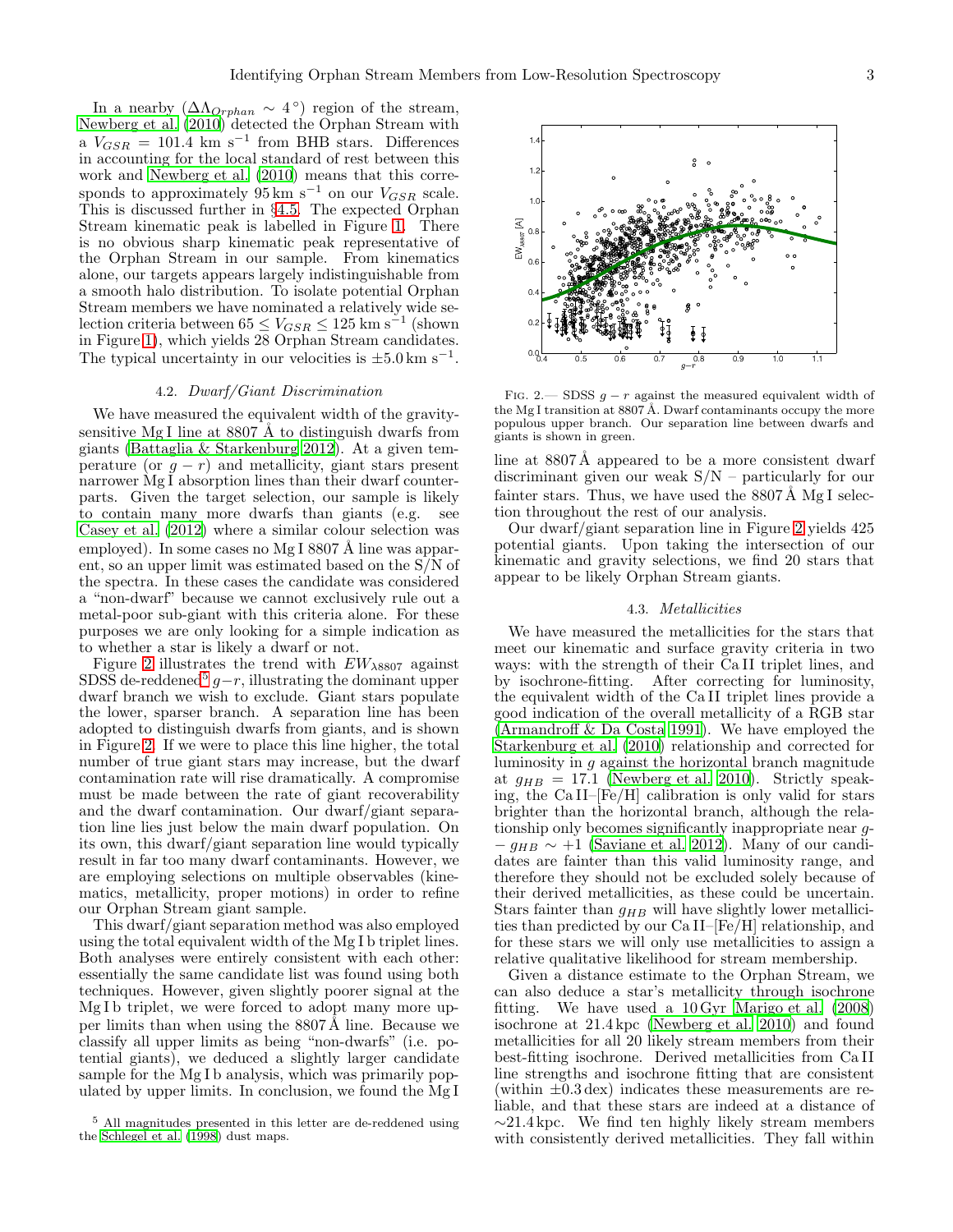

<span id="page-3-1"></span>Fig. 3.— Metallicities from the Ca II triplet lines versus those found from fitting isochrones to the 20 stars that meet our kinematic and surface gravity criteria. Both abundance determinations imply these stars are RGB members of the Orphan Stream at a distance of ∼21.4 kpc [\(Newberg et al. 2010](#page-5-2)). Consistency between these methods indicates highly likely stream membership (shaded region). The minimum isochrone [Fe/H], and a representative uncertainty of 0.2 dex for abundance measurements is shown.



<span id="page-3-2"></span>Fig. 4.— Color magnitude diagram showing our observed candidates (grey). Observations fulfilling kinematic and gravity cuts are colored by their metallicity, and those with upper limits for surface gravity are marked as triangles  $(\nabla)$ . Highly probable stream members (see text) are circled. Relevant 10 Gyr [Marigo et al. \(2008\)](#page-5-24) isochrones at  $[Fe/H] = -1.5$  (dotted),  $-2.0$  (dashed) at 21.4 kpc [\(Newberg et al. 2010\)](#page-5-2) are shown, as well as our best-fitting 10 Gyr isochrone of  $[Fe/H] = -1.63$  at 22.5 kpc (solid).

the shaded region illustrated in Figure [3.](#page-3-1)

A final metallicity value for each star has been adopted based on the quality of our [Fe/H] measurements. These values are tabulated in Table [1.](#page-4-1) From our highly likely stream members we find an overall stream metallicity of  $[Fe/H] = -1.63$  with a dispersion of  $\sigma = 0.56$  dex. This abundance spread is larger than typically seen in globular cluster stars and is more representative of the chemical spread seen in dSph satellites (e.g., [Frebel & Norris](#page-5-25) [2011\)](#page-5-25).

### 4.4. *Proper Motions & Distances*

We have found proper motions for 19 of our candidates in the PPMXL proper motion catalogue [\(Roeser et al.](#page-5-26) [2010\)](#page-5-26). One highly probably candidate (OSS–13 in Table [1\)](#page-4-1) has a listed proper motion that is different from that of the other nine highly likely members at the  $6\sigma$  level. Consequently, we have reduced the membership likelihood of this star from "High" to "Medium". Given the uncertainties in proper motions, we cannot reliably alter the membership probability for any other candidate.

Since our Orphan Stream giants cover a wide evolutionary range along the giant branch (Figure [4\)](#page-3-2), we are in a good position to revise the distance estimate to the stream. Given a 10 Gyr [Marigo et al. \(2008](#page-5-24)) isochrone at  $[Fe/H] = -1.63$ , we find a best-fitting distance to the stream of  $22.5 \pm 2.0$  kpc at  $(l, b) = (250^{\circ}, 50^{\circ})$ . This isochrone is shown in Figure [4.](#page-3-2) Our derived distance is in reasonably good agreement with the measurement of  $21.4 \pm 1.0$  kpc independently deduced by [Grillmair](#page-5-0) [\(2006\)](#page-5-0) and [Newberg et al. \(2010\)](#page-5-2).

## 4.5. *Comparison with [Newberg et al. \(2010](#page-5-2))*

<span id="page-3-0"></span>[Newberg et al. \(2010\)](#page-5-2) traced the Orphan Stream using BHB stars selected from the SEGUE survey, allowing them to derive an orbit for the stream and make a strong prediction for the location of the undiscovered progenitor. Their closest stream detection to this study is at  $\Lambda_{Orphan} = 18.4^{\circ}$ , approximately  $\Delta\Lambda_{Orphan} \sim 4^{\circ}$ away from our fields. At this location, [Newberg et al.](#page-5-2) [\(2010\)](#page-5-2) found the velocity of the stream to be  $V_{GSR}$  =  $101.4 \pm 8.9 \text{ km s}^{-1}$  based on 12 BHB stars. We note that this is  $\sim 95 \,\mathrm{km \ s^{-1}}$  on our scale, given the differences in accounting for the local standard of rest. The velocities and metallicities of our 'High' and 'Medium' probability candidates are illustrated in Figure [5.](#page-4-2) Although we recover some candidates with velocities up to  $V_{GSR} \sim 110 \text{ km s}^{-1}$ , our kinematic distribution peaks<br>near  $V_{GSR} \sim 85 \text{ km s}^{-1}$ , roughly 10 km s<sup>-1</sup> lower than that of Newberg et al.  $(2010)$ .

There is a known velocity gradient along the Orphan Stream which can account for this discrepancy. As  $\Lambda_{Orphan}$  increases towards the edge of the SDSS boundary, galactocentric velocity quickly decreases. For the Orphan Stream detection in the outrigger SEGUE Strip 1540 at  $\Lambda_{Orphan} = 36^\circ$ , [Newberg et al. \(2010\)](#page-5-2) find  $V_{GSR} = 38 \text{ km s}^{-1}$ . This work presents likely Orphan Stream K-giant candidates at  $\Lambda_{Orphan} \sim 23^{\circ}$ . Given the velocity gradient reported by [Newberg et al. \(2010](#page-5-2)), a galactocentric velocity of  $80 - 85 \text{ km s}^{-1}$  (on our scale) is perfectly reasonable. We note that since the velocities of BHB stars can have significant uncertainties, it was practical for us to assume a wide initial selection in kinematics to identify potential members.

The adopted metallicities of our Orphan Stream candidates are generally higher than those found by [Newberg et al. \(2010\)](#page-5-2). Our highly likely stream members have a mean metallicity of  $[Fe/H] = -1.63$ , with a dispersion of  $\sigma = 0.56 \,\text{dex}$ . As illustrated in Figures [5](#page-4-2) and [6,](#page-4-3) there are two very metal-poor candidates which largely drive this dispersion, but we have no reason to suspect they are non-members. The [Newberg et al.](#page-5-2) [\(2010\)](#page-5-2) sample contains 37 BHB stars identified over a  $60^\circ$  arc on the sky, and has a peak metallicity at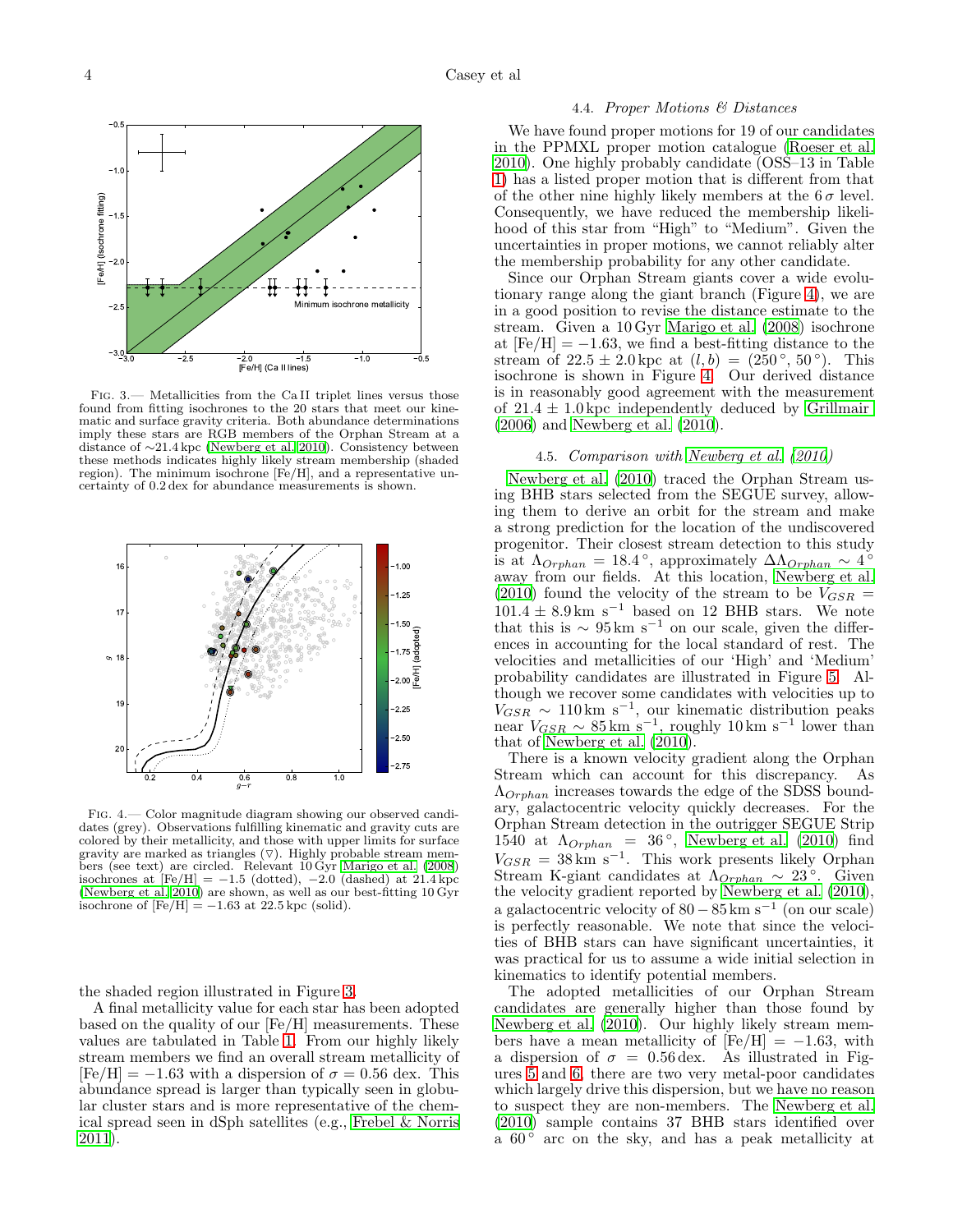TABLE 1 Identified Orphan Stream Candidates

<span id="page-4-1"></span>

| Star                      | $\alpha$   | $\delta$                                | q     | $q - r$ | $\mu_{\alpha}$         | $\mu_{\delta}$             | $V_{GSR}$              | $EW_{\lambda8807}$ | $[{\rm Fe}/{\rm H}]_{Ca}$ | $[Fe/H]_{iso}$ | $[Fe/H]^a$     | Stream |
|---------------------------|------------|-----------------------------------------|-------|---------|------------------------|----------------------------|------------------------|--------------------|---------------------------|----------------|----------------|--------|
| Name                      | J2000      | (J2000)                                 |       |         | $\text{(mas yr}^{-1})$ | $\text{(mas yr}^{-1})$     | $\rm (km \ s^{-1})$    | (mA)               | $(\text{dex})$            | $(\text{dex})$ | $(\text{dex})$ | Prob.  |
| $\text{OSS}-1$            | 10:46:21.9 | $+00:43:21.8$ 17.52                     |       | 0.50    | 4.1 $\pm$ 4.5          | $-34.0 \pm 4.5$            | 73.3<br>$\pm$<br>9.3   | 0.273              | $-1.78$                   | $<-2.28$       | $-1.78$        | Low    |
| $\text{OSS}-2$            | 10:46:29.3 | $-00:19:38.5$                           | 17.77 | 0.56    | $-1.7$<br>$\pm$ 4.3    | $-2.2 \pm 4.3$             | 78.4<br>5.2<br>$^{+}$  | 0.126              | $-1.63$                   | $-1.68$        | $-1.63$        | High   |
| $\text{OSS}-3$            |            | $10:46:50.4 -00:13:15.6$ 17.33          |       | 0.51    | $1.8 \pm 4.3$          | $-4.6 \pm 4.3$             | 77.0<br>$\pm$<br>4.0   | 0.416              | $-1.31$                   | $<-2.28$       | $-1.31$        | Low    |
| $OSS-4$                   |            | $10:47:06.1 -01:56:03.9$ 18.74          |       | 0.54    | $-6.3 \pm 4.9$         | 4.6<br>$\pm$ 4.9           | 74.9<br>$\pm$ 17.6     | 0.452              | $:-1.12b$                 | $-1.40$        | $-1.40$        | High   |
| $\text{OSS}\text{-}5$     |            | $10:47:15.0$ $-03:15:03.9$ 18.66        |       | 0.54    | $-8.2 \pm 5.2$         | $\pm 5.2$<br>1.7           | 109.5<br>$^{+}$<br>9.0 | < 0.19             | $:-1.85^{\circ}$          | $-1.43$        | $-1.43$        | Medium |
| $OSS-6$                   |            | $10:47:17.6 +00:25:07.7$ 16.09          |       | 0.72    | $-0.8$<br>$\pm$ 4.0    | $-5.2 \pm 4.2$             | 79.2<br>3.3<br>士       | 0.212              | $-1.84$                   | $-1.80$        | $-1.84$        | High   |
| $OSS-7$                   |            | $10:47:29.1 -02:02:22.6$ 17.86          |       | 0.47    | $\cdots$               | $\cdots$                   | $93.2 \pm 29.8$        | < 0.40             | $-2.82$                   | $<-2.28$       | $-2.82$        | High   |
| $OSS-8$                   |            | $10:47:30.1 -00:01:24.5$ 17.25          |       | 0.61    | $-4.0$<br>$\pm$ 4.2    | $-5.2 \pm 4.2$             | 83.6<br>-3.5<br>$+$    | 0.123              | $-1.62$                   | $-1.68$        | $-1.62$        | High   |
| $OSS-9$                   |            | $10:48:20.9 +00:26:34.4$ 17.88          |       | 0.55    | $-8.1 \pm 4.3$         | $-5.4 \pm 4.3$ 118.9       | $+11.7$                | 0.467              | $-1.65$                   | $-1.73$        | $-1.65$        | High   |
| $OSS-10$                  |            | $10:48:27.8 +00:55:24.0$ 17.72          |       | 0.51    | $-14.4 \pm 4.6$        | $-5.3 \pm 4.6$ 124.5       | 6.7<br>士               | 0.182              | $-1.48$                   | $<-2.28$       | $-1.48$        | Low    |
| $OSS-11$                  |            | $10:48:31.9 +00:03:35.7$ 17.02          |       | 0.58    | $-3.6 \pm 4.1$         | $-7.7 \pm 4.1$             | 105.1<br>5.1<br>$^{+}$ | 0.234              | $-1.12$                   | $-2.10$        | $-1.12$        | Low    |
|                           |            | $OSS-12$ 10:48:44.4 $-02:53:08.8$ 18.35 |       | 0.62    | $-3.4 \pm 4.7$         | $-1.8 \pm 4.7$ 108.2 $\pm$ | 9.0                    | 0.183              | $:-1.01b$                 | $-1.17$        | $-1.17$        | High   |
|                           |            | $OSS-13$ 10:48:46.9 $-00:32:27.8$ 17.85 |       | 0.46    | $-28.4 \pm 4.8$        | $-12.3 \pm 4.8$            | 109.3<br>8.1<br>$^{+}$ | 0.324              | $-2.37$                   | $<-2.28$       | $-2.37$        | Medium |
|                           |            | $OSS-14$ 10:49:08.3 $+00:02:00.2$ 16.27 |       | 0.62    | $4.9 \pm$<br>4.0       | $-6.0 \pm 4.0$             | 81.5<br>4.6<br>士       | 0.034              | $-2.70$                   | $<-2.28$       | $-2.70$        | High   |
|                           |            | $OSS-15$ 10:49:13.4 $+00:04:03.8$ 17.83 |       | 0.46    | 3.4 $\pm$ 4.7          | $-6.8 \pm 4.7$             | 65.3<br>5.4<br>$^{+}$  | 0.252              | $-1.74$                   | $<-2.28$       | $-1.74$        | Medium |
| $OSS-16$                  |            | $10:50:13.1 + 00:33:52.7$ 16.13         |       | 0.58    | $-3.4$<br>$\pm$<br>4.0 | $-7.7 \pm 4.0$             | 94.7<br>5.1<br>$^+$    | 0.391              | $-1.54$                   | $<-2.28$       | $-1.54$        | Low    |
|                           |            | $OSS-17$ 10:50:24.2 $-01:49:05.4$ 17.94 |       | 0.54    | $3.4 \pm 4.6$          | $-2.2 \pm 4.6$             | 109.9<br>$\pm 25.4$    | 0.151              | $-1.06$                   | $-1.73$        | $-1.06$        | Low    |
|                           |            | $OSS-18$ 10:50:33.8 $+00:12:19.1$ 17.82 |       | 0.60    | $-7.4 \pm 5.0$         | $-3.3 \pm 5.0$             | 97.5<br>5.9<br>$+$     | 0.596              | $-0.90$                   | $-1.43$        | $-0.90$        | Medium |
| $\mathrm{OSS}\text{--}19$ |            | $10:51:19.7 +00:05:15.5$ 17.81          |       | 0.65    | $4.2 \pm 4.7$          | $-11.8 \pm 4.7$            | 82.7<br>5.0<br>$^{+}$  | 0.198              | $-1.16$                   | $-1.20$        | $-1.16$        | High   |
|                           |            | $OSS-20$ 10:51:35.4 $+00:00:46.4$ 17.93 |       | 0.56    | $-0.5 \pm 4.5$         | $-3.0 \pm 4.5$             | 66.7<br>$\pm$<br>8.7   | 0.128              | $: -1.38$                 | $-2.10$        | $-2.10$        | Medium |

<sup>a</sup>Final adopted [Fe/H] value based on quality of two metallicity measurements.

<span id="page-4-5"></span><span id="page-4-4"></span><sup>b</sup>Sufficiently fainter than  $g_{HB}$  to qualify this measurement as uncertain.



<span id="page-4-2"></span>Fig. 5.— Galactocentric velocities and adopted metallicities for the highest likely Orphan Stream members (black •), and those with probabilities assigned as "Medium" (grey  $\circ$ ; see text).

 $[Fe/H] = -2.10 \pm 0.10$ . The closest detection bin in the [Newberg et al. \(2010\)](#page-5-2) sample was the most populous, yielding 7 BHB stars. For comparison, we identify 9 giant stars across ∼ 4 ◦ . Given BHB stars are known to trace a somewhat more metal-poor population, and we are calculating statistics with marginal sample sizes, we conclude that the accuracy of these two metallicity distributions are not mutually exclusive. It is entirely possible that we are sampling the same distribution, but a larger sample size is required.

### 5. CONCLUSIONS

<span id="page-4-0"></span>We have presented a detailed analysis to isolate individual Orphan Stream K-giants from low-resolution spectroscopy using a combination of photometric, kinematic, gravity, metallicity, and proper motion information. Although each individual criterion is likely



<span id="page-4-3"></span>Fig. 6.— Observed metallicity distribution function for the Orphan Stream candidates identified here, with comparisons to the distribution found by [Newberg et al. \(2010](#page-5-2)) from BHB stars.

to induce some level of contamination, their intersection reveals nine highly probable, self-consistent, Orphan Stream K-giants. We deduce a median stream metallicity of  $[Fe/H] = -1.63 \pm 0.19$  and find an intrinsically wide metallicity spread of  $\sigma = 0.56$  dex, indicative of a dSph origin. Unlike other stellar tracers, K-type giants can exist at all metallicities, hence our derived metallicity spread is likely representative of the true stream metallicity distribution function. Recall that the metallicity determination was performed after kinematic and gravity cuts, and three of our most probable members lay perfectly on a 10 Gyr isochrone of  $[Fe/H] = -1.63$ . However, it is clear that more data is required to fully characterize the stream metallicity distribution function. Our data indicate a distance to the stream of  $22.5 \pm 2.0$  kpc at  $(l, b) = (250^\circ, 50^\circ)$ , in agreement with that deduced by [Grillmair \(2006\)](#page-5-0) and [Newberg et al. \(2010](#page-5-2)).